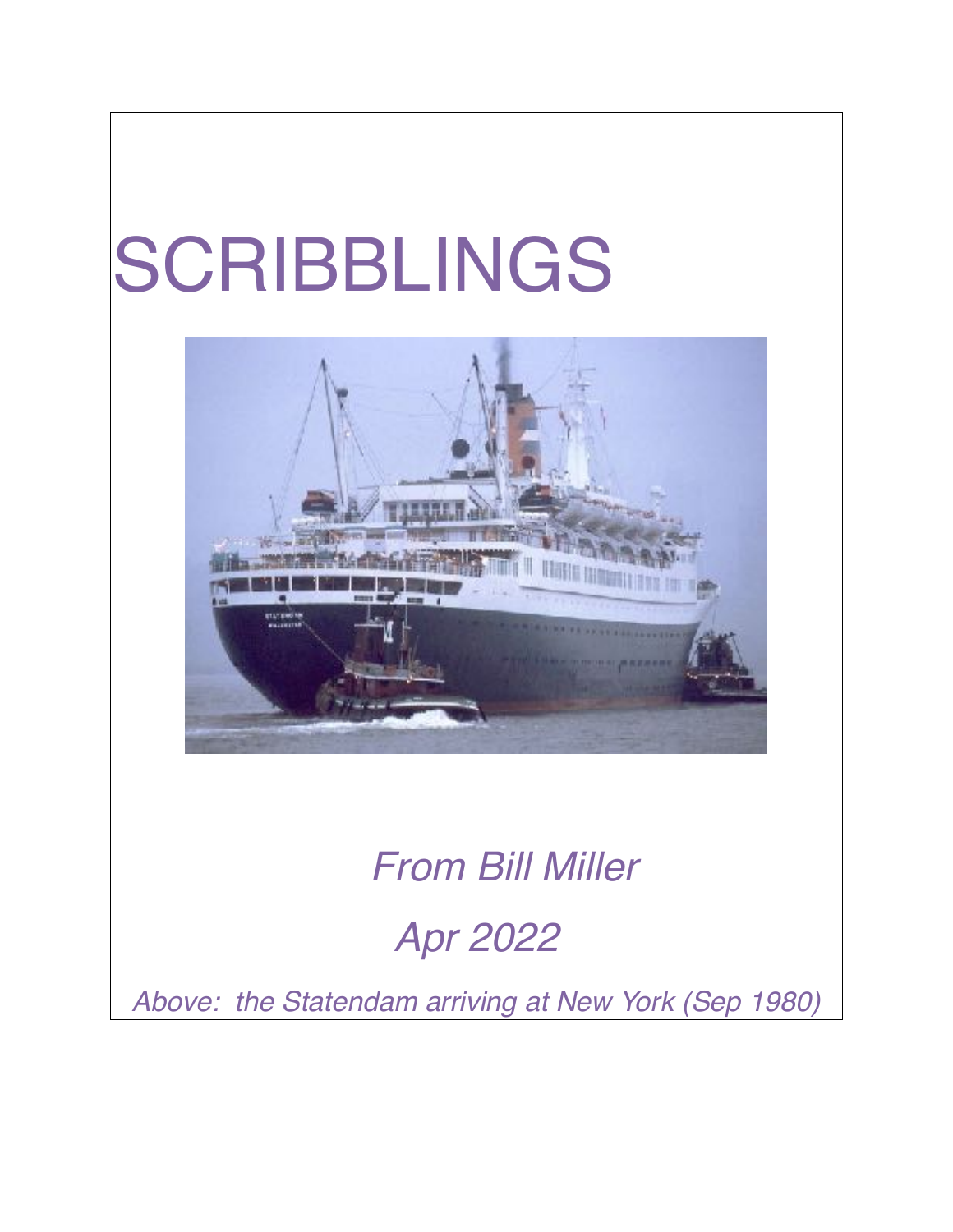**Tue Apr 26th At Home in Secaucus:** After morning chores & then back home, I take time to "play" with my little ships – nearly 2,000 models of liners, freighters, even tiny tugs & oil barges. There's lots of artistic license on my part, but I do follow a general schedule. It all brings back bygone days – and the ships themselves come off their shelves and, well, see the light of day. PS: The skyscraper models another passion of mine – mostly come from our good friend Mike Merwine, who runs the splendid Infocustech from out in Allentown, Pennsylvania.

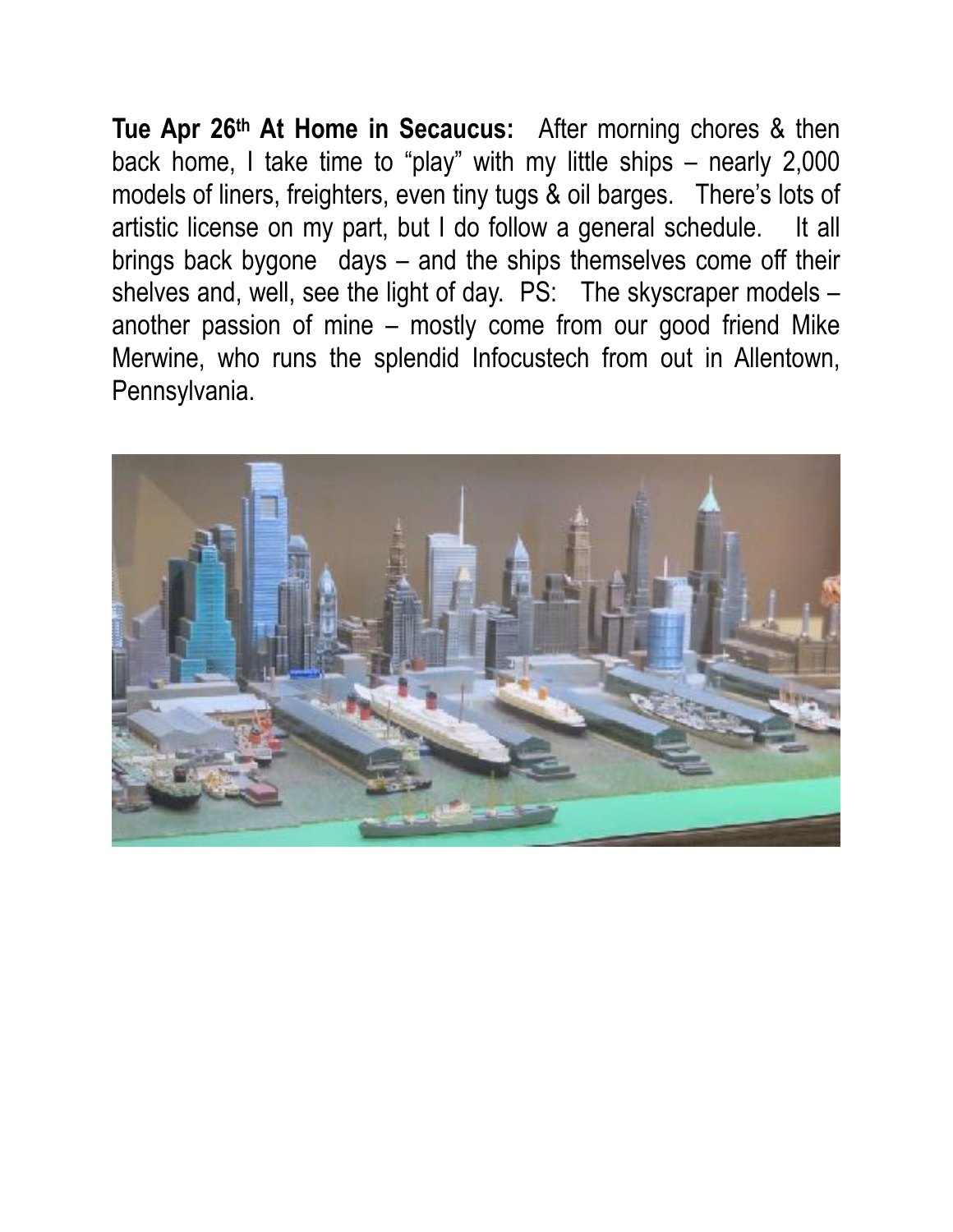

*Above: Altogether, I have 6 dioramas – including New York's Chelsea Piers. Below: An enchanting view from our generous friend Capt Justin Zizes of the midtown Manhattan skyline seen on a spring afternoon, looking south from the upper Hudson River.* 

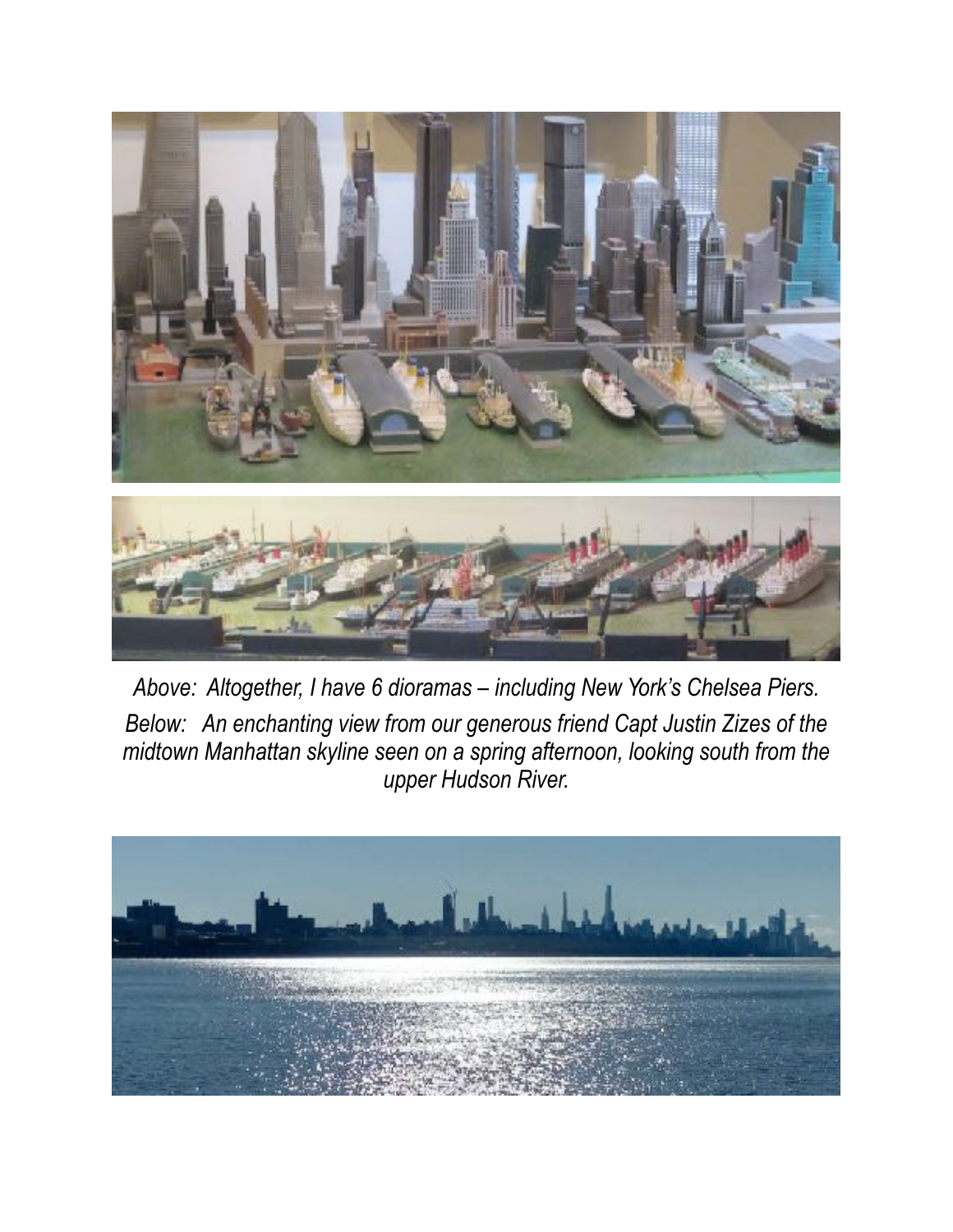*I* often receive calls from people wanting, say, information on how to find a *bygone passenger list. A successive family member might be writing a family history and an ocean passage is included. Today, it was a call wanting passenger information from a crossing (from New York to Southampton) in Sep 1958 aboard the Queen Mary (seen below off Lower Manhattan)* 



A message today from our good friend Terry Foskett, former purser on Canadian Pacific and then on Cunard. He wrote, "Fifty years ago today, I joined Cunard and *QE2* in Southampton. I remember Eric Brown took me on a familiarization tour of the ship and how awestruck I was having only previously worked on a 27,000 grt vessel [the *Empress of Canada*]. The Assistant Hotel Manager Accommodation i.e Purser at the time was Ken Allen."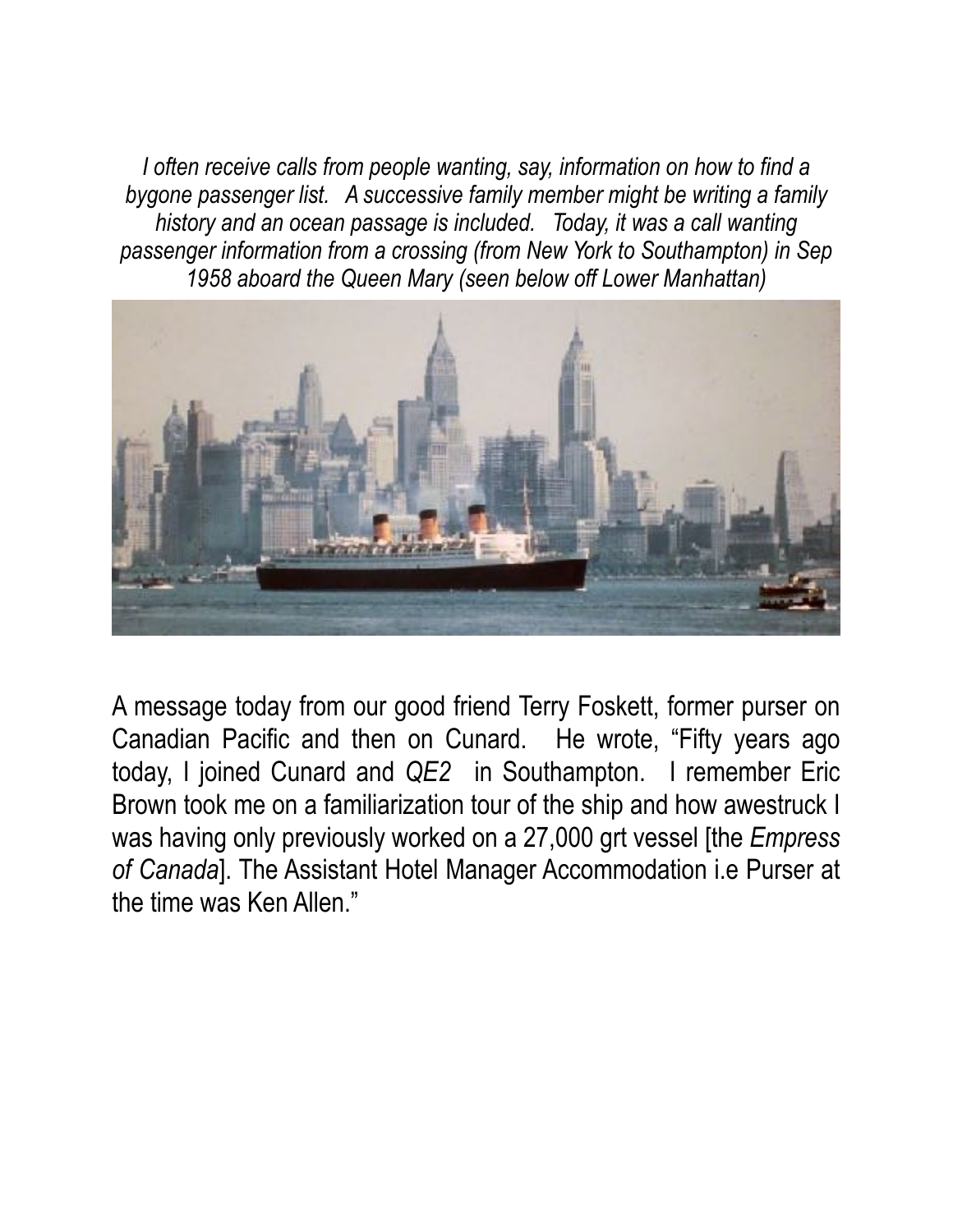

*Above: The Empress of Canada at Liverpool* 



*Above: The QE2 at Sydney*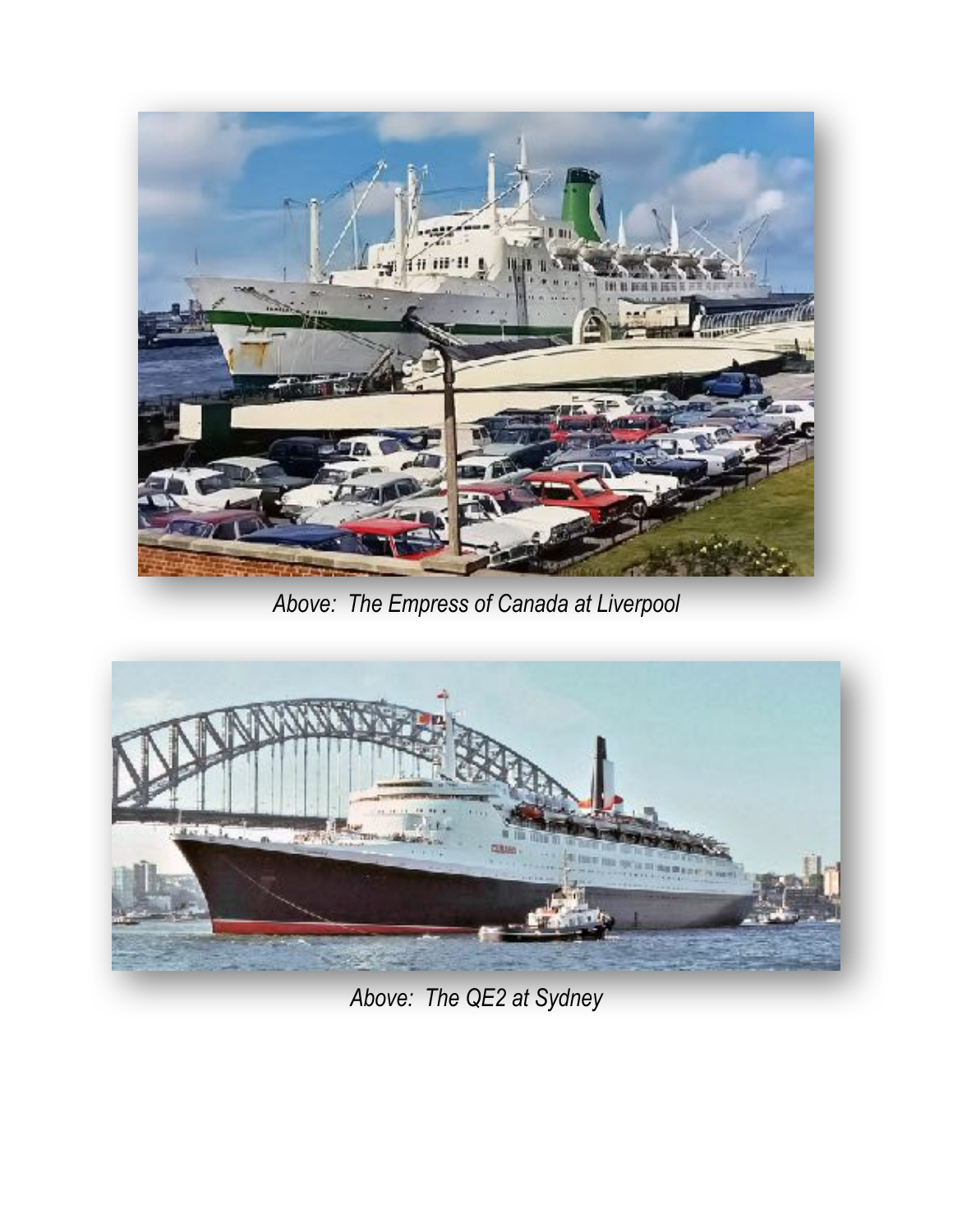**Wed Apr 27th At Home in Secaucus**: The global cruise industry's restart is continuing to move forward. In May, as 347 cruise ships are expected to sail. That is a big gain of ships from April, when 300 ships were in service, compared to 264 in March, and just 47 ships in May 2021. Of the 347 ships set to cruise in April, they represent some 82 cruise brands and just over 550,000 berths.



*Norwegian Gem & Norwegian Getaway at New York*